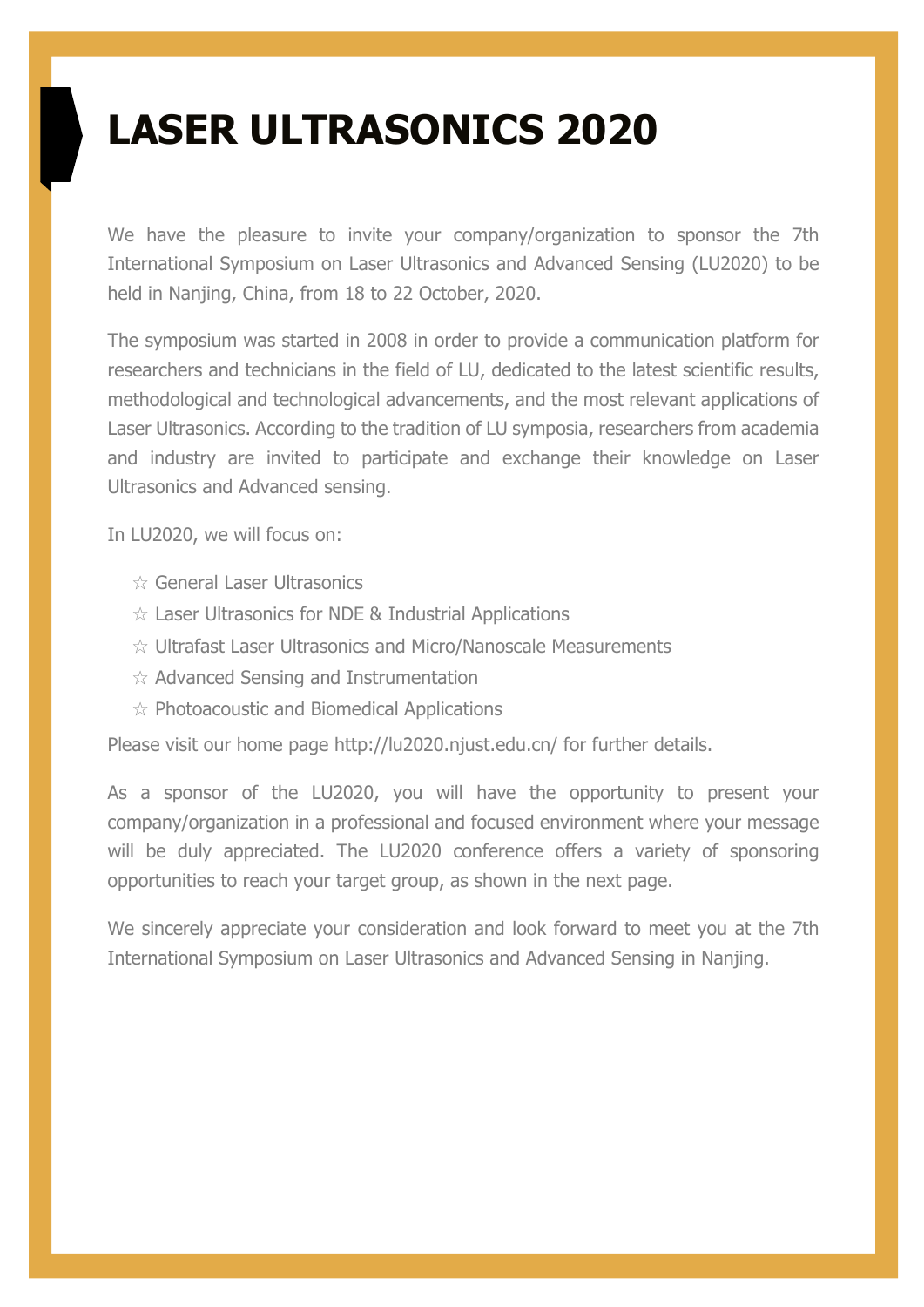## 第七届激光超声与先进传感国际会议 (LU2020)

我们诚挚地邀请您的公司/组织参与赞助将于 2020 年 10 月 18 日至 22 日在中国南 京举行的第七届激光超声与先进传感国际会议 (LU2020)。

该国际会议始于 2008 年,旨在为激光超声领域的研究人员和技术人员提供一个交 流平台, 致力于共享最新的科学成果, 方法和技术进步成果以及最相关的激光超声应用。 根据往年激光超声国际会议的传统,本次会议将激请学术界和工业界的研究 人员参加, 并请他们交流在激光超声学和高级传感方面的学术成果和最新讲展。

LU2020 的交流主题 涵盖以下几个方面:

☆通⽤激光超声理论与技术

☆用于无损检测工业应用的激光超声技术

☆超快激光超声和微⽶/纳⽶级测量

☆先进传感技术与仪器

☆光声和生物医学应用

请访问我们的主⻚ http://lu2020.njust.edu.cn/以了解更多信息。

作为 LU2020 的赞助商,您将有机会在专业且专注的环境中将您的公司/组织信息直 接展示给您的目标客户群体。LU2020 会议提供了多种赞助方案, 均可高效触及目标客 户群体,具体细则如后页所示。

我们衷心地感谢您的支持,并期待在南京举行的第七届国际激光超声与高级传感国 际研讨会上与您会⾯。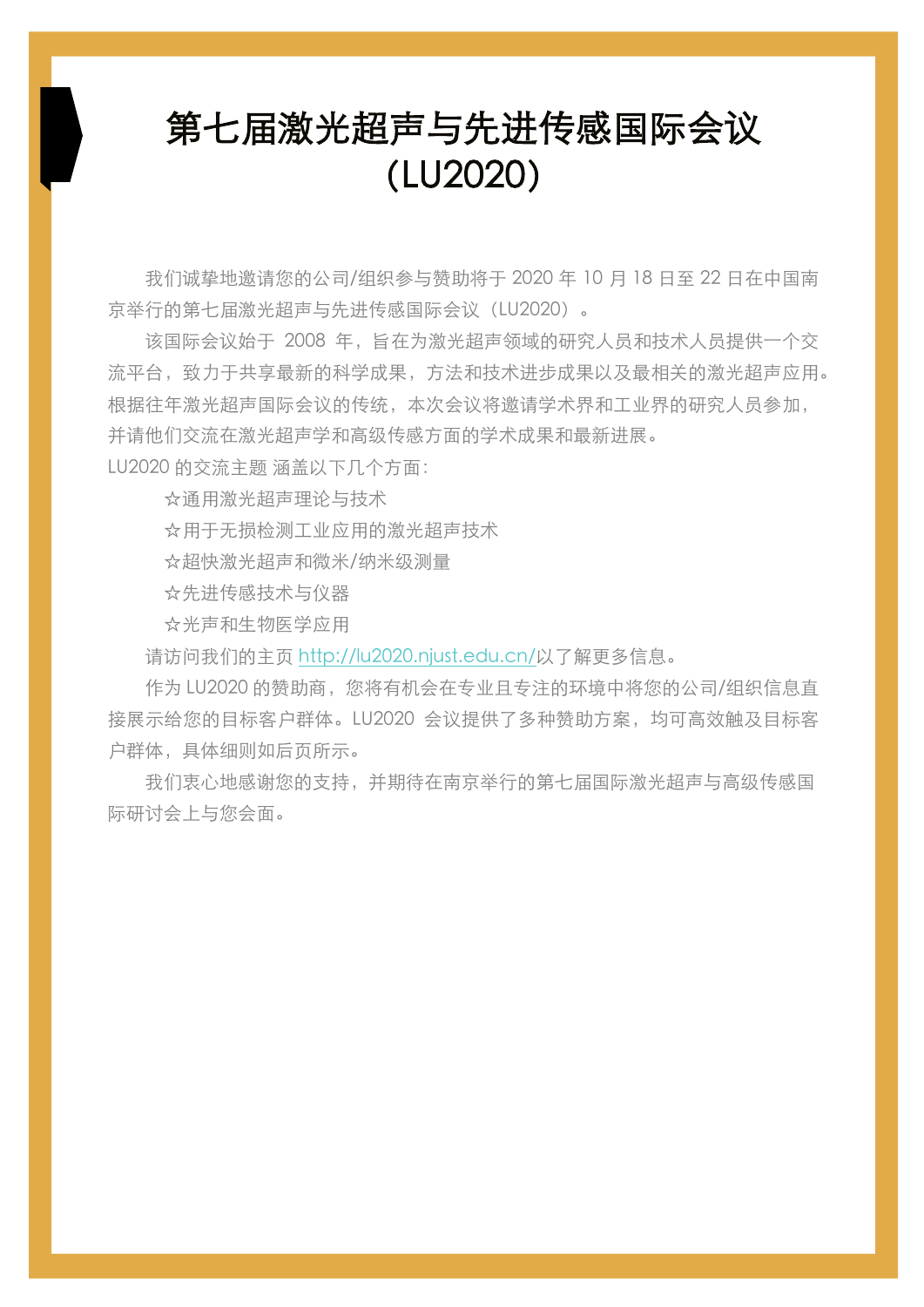# **LU2020 SPONSORSHIP DETAILS**

#### **One Diamond sponsor, ¥ 30,000 Yuan:**

- Prominent presentation of the company logo on the conference website with hyperlink from your logo to your own website;
- § Logo presentation at the prominent position of the welcome board and slides of the conference presentation;
- Introduce as a Diamond sponsor at opening ceremony and other occasions;
- A speech at the conference dinner (5 min);
- 2 complimentary registrations;
- Company logo printed on attendee badge lanyards;
- § Venue booth (3 m\*1 m\*2 m, width\*depth\*height) with electricity outlets (AC220V, 50Hz);
- Distribution of brochures/fliers with conference materials;
- Single-page advertisement and acknowledgement as Diamond sponsor in conference manual;
- § A list of participants (full contact details of those participants who have agreed to name disclosure) at the conclusion of the symposium.

#### **Three Platinum sponsors, ¥ 20,000 Yuan each:**

- Logo presentation on conference website;
- § Logo presentation on the welcome board and slides of the conference presentation;
- **•** acknowledgement as Platinum sponsors at opening ceremony and other occasions;
- 1 complimentary registration;
- § Venue booth (2 m\*1 m\*2 m, width\*depth\*height) with electricity outlets (AC220V, 50Hz);
- Distribution of brochures/fliers with conference materials;
- Half-page advertisement and acknowledgement as Platinum sponsor in conference manual;
- § A list of participants (full contact details of those participants who have agreed to name disclosure) at the conclusion of the symposium.

#### **Multiple Gold sponsors, ¥ 10,000 Yuan each:**

- § Logo presentation on the welcome board and slides of the conference presentation;
- § Venue booth (2 m\*1 m\*2 m, width\*depth\*height) with electricity outlets (AC220V, 50Hz);
- Distribution of fliers with conference materials;
- § Your organization logo and acknowledgement as a Gold sponsor in conference manual.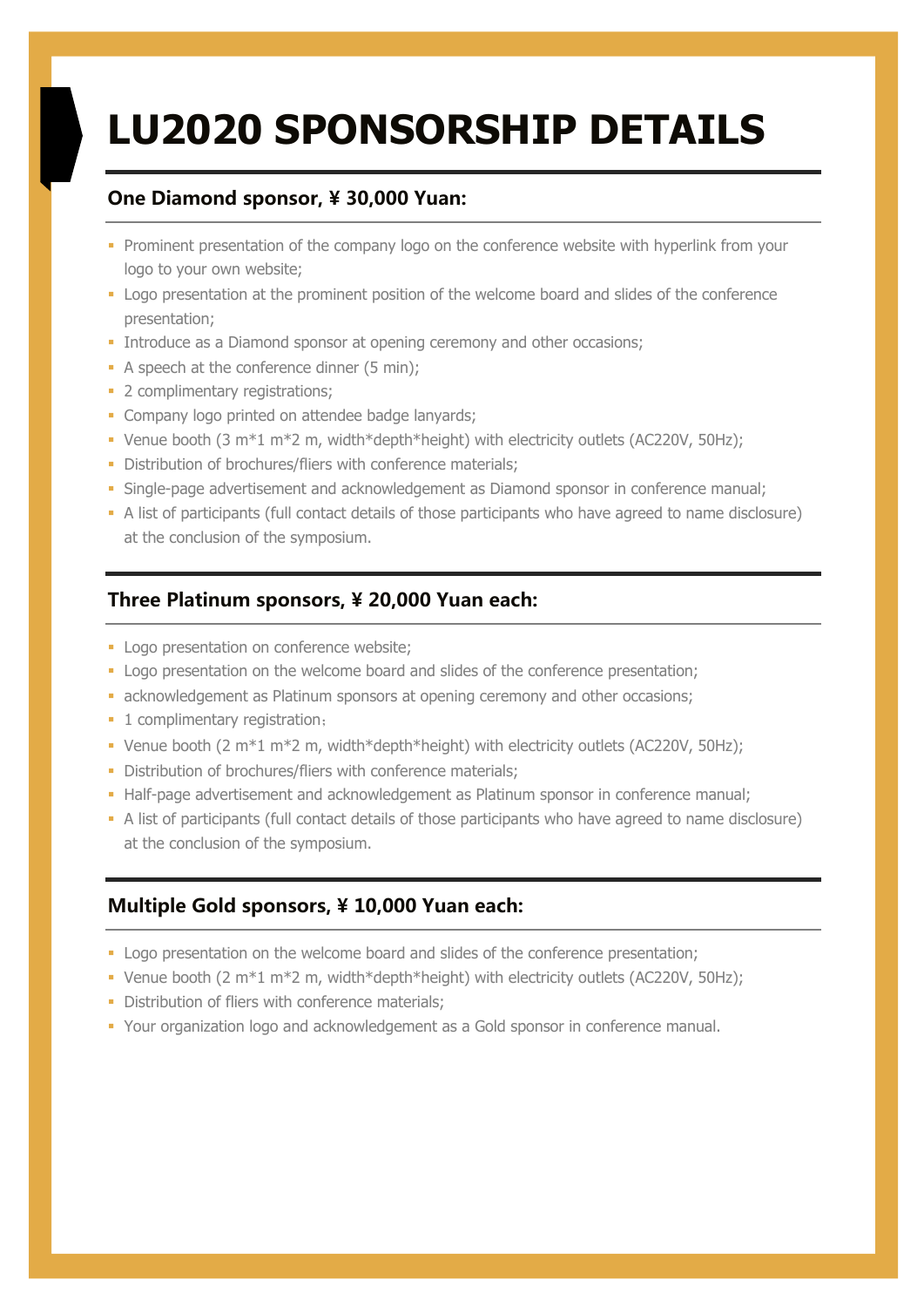## **LU2020** 赞助明细

#### **钻石赞助商 (1 家)3 万**

- § 会议网站显著位置 Logo 展示及指向公司指定网页的超链接;
- § 会场欢迎板、大会报告投影页显著位置 Logo 展示;
- § 大会开幕式及其他场合鸣谢钻石赞助商单位;
- § 大会晚宴(5 min)致辞;
- § 减免 2 人注册费;
- § 参会证挂绳 Logo 印制;
- 会场展台 (3m\*1m\*2m, 宽\*深\*高, 市电);
- § 随会议资料发放宣传册/页;
- § 大会手册单页广告;
- § 参会者通讯录(仅限同意公开的联系人)。

#### **铂金赞助商 (3 家)2 万/家**

- § 会议网站 Logo 展示;
- § 现场欢迎板、大会报告投影页 Logo 展示;
- § 大会开幕式及其他场合鸣谢铂金赞助商单位;
- § 减免 1 人注册费;
- 会场展台 (2m\*1m\*2m, 宽\*深\*高, 市电);
- § 随会议资料发放宣传册/页;
- § 大会手册 1/2 页广告;
- § 参会者通讯录(仅限同意公开的联系人)。

#### **黄金赞助商 1 万/家**

- § 现场欢迎板、大会报告投影页 Logo 展示;
- 会场展台 (2m\*1m\*2m, 宽\*深\*高, 市电);
- § 随会议资料发放宣传页;
- § 大会手册印制 logo,并以黄金赞助商头衔致谢。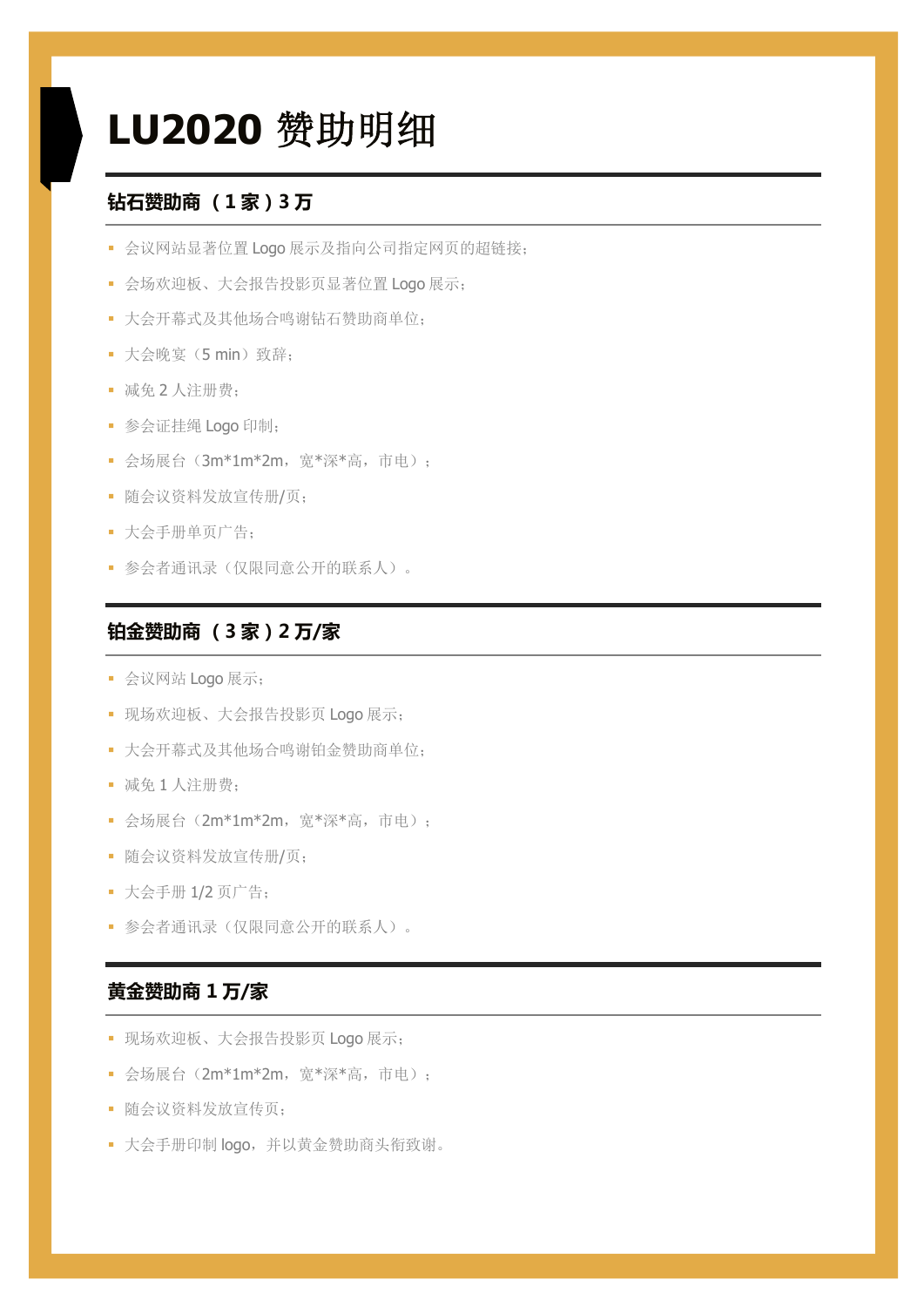## **HOW TO APPLY?**

- (1) Complete attached Application Form, and send it to chenyin.ni@njust.edu.cn by e-mail before 30 April, 2020.
- (2) After we received your application form, we will contact you within 7 working days. If you did not get any reach from us, your application might not through the system. Please contact us again.
- (3) After processing your application form, we will send you payment information to the contact person of your company by e-mail.
- (4) As soon as we receive your payment, we will contact your contact person. Then we will keep the exhibition space.

#### Contact: Chenyin NI 倪辰荫 (Sponsor contact of LU2020)

 Nanjing University of Science and Technology 200# Xiaolingwei Street, Xuanwu District, Nanjing, Jiangsu, PR China TEL:+86-0-13813861150 E-mail: Chenyin.ni@njust.edu.cn